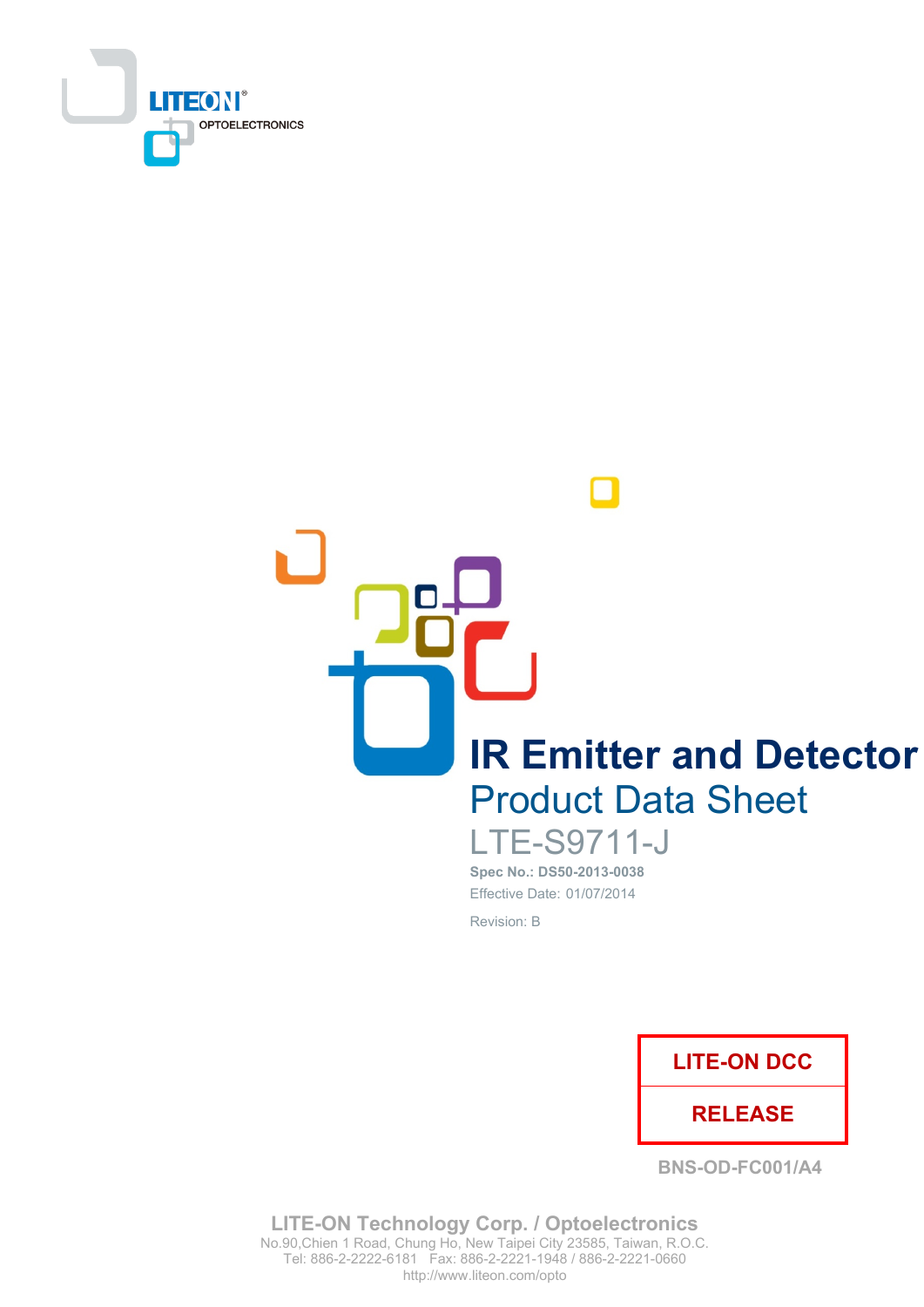

## **IR Emitter and Detector LTE-S9711-J**

### 1. Description

Lite-On offers a broad range of discrete infrared components for application such as remote control, IR wireless data transmission, security alarm & etc. Customers need infrared solutions featuring high power, high speed and wide viewing angels. The product line includes GaAs 940nm IREDs, AlGaAs high speed 850nm IREDs, PIN Photodiodes and Phototransistors. Photodiodes and Phototransistors can be provided with a filter that reduces digital light noise in the sensor function, which enables a high signal-to-noise ratio.

#### 1.1. Features

- Meet RoHS, Green Product.  $\blacksquare$
- Package In 8mm Tape On 13" Diameter Reels..  $\blacksquare$
- Compatible With Automatic Placement Equipment.
- Compatible With Infrared Reflow Solder Process.  $\blacksquare$
- EIA STD package.
- $\blacksquare$ Peak wavelength λp=940nm
- Water clear plastic with side view lens.  $\blacksquare$
- Moisture-Sensitive Level 3

#### **1.2. Applications**

- Infrared emitter
- **PCB Mounted Infrared Sensor**

### **2. Outline Dimensions**



#### **Notes:**

- 1. All dimensions are in millimeters (inches).
- 2. Tolerance is ±0.1mm (.004") unless otherwise noted.
- 3. Specifications are subject to change without notice.

Part No.: LTE-S9711-J BNS-OD-FC 002/A4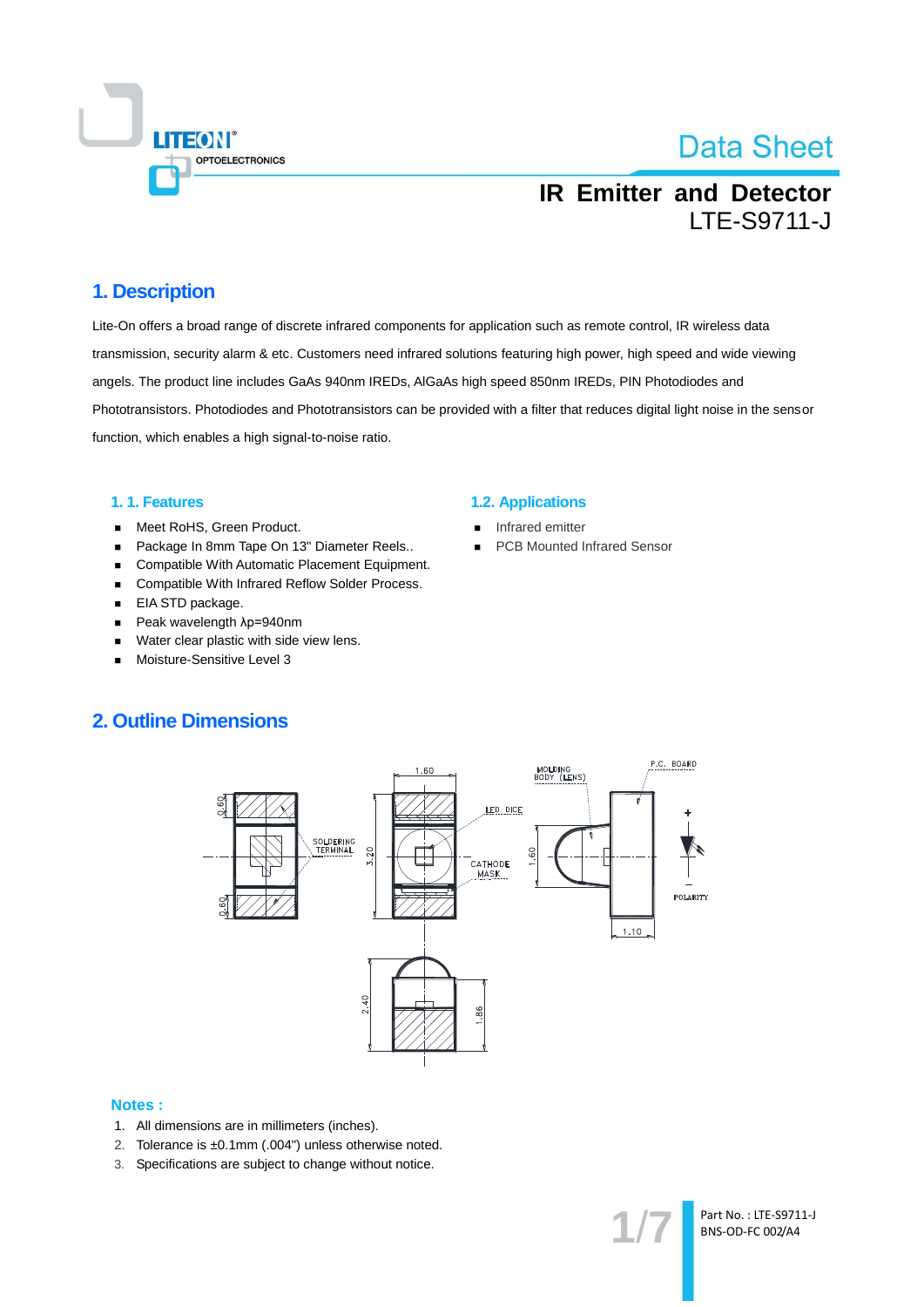

# **IR Emitter and Detector LTE-S9711-J**

### 3. Absolute Maximum Ratings at TA=25°C

| <b>Parameter</b>                         | <b>Maximum Rating</b>                  | <b>Unit</b> |
|------------------------------------------|----------------------------------------|-------------|
| <b>Power Dissipation</b>                 | 100                                    | mW          |
| Peak Forward Current(300pps, 10us pulse) | 1                                      | A           |
| DC Forward Current                       | 50                                     | mA          |
| Reverse Voltage                          | 5                                      | V           |
| <b>Operating Temperature Range</b>       | $-40^{\circ}$ C to + 85 $^{\circ}$ C   |             |
| Storage Temperature Range                | -55 $^{\circ}$ C to + 100 $^{\circ}$ C |             |
| Infrared Soldering Condition             | 260°C for 10 Seconds Max.              |             |

# 4. Electrical / Optical Characteristics at TA=25°C

| <b>Parameter</b>         | <b>Symbol</b>           | Min. | Typ.           | Max.                     | <b>Unit</b> | <b>Test Condition</b> |
|--------------------------|-------------------------|------|----------------|--------------------------|-------------|-----------------------|
| Radiant Intensity        | ΙE                      | 3.0  | $\blacksquare$ | $\overline{\phantom{0}}$ | mW/sr       | $I_F = 20mA$          |
| Peak Emission Wavelength | $\Lambda_{\text{Peak}}$ |      | 940            | $\overline{\phantom{0}}$ | nm          | $I_F = 20mA$          |
| Spectral Line Half-Width | Δλ                      |      | 50             |                          | nm          | $I_F = 20mA$          |
| <b>Forward Voltage</b>   | VF                      |      | 1.2            | 1.5                      | V           | $I_F = 20mA$          |
| <b>Reverse Current</b>   | $I_R$                   |      | $\blacksquare$ | 10                       | μA          | $V_R = 5V$            |
| Viewing Angle            | $2\theta_{1/2}$         |      | 45             |                          | deg         |                       |

**NOTE:** 

1. 01/2 is the off-axis angle at which the luminous intensity is half the axial luminous intensity.

2. The dominant wavelength, Ad is derived from the CIE chromaticity diagram and represents the single wavelength which defines the color of the device.

3. Reverse voltage  $(V_R)$  condition is applied for IR test only. The device is not designed for reverse operation.

#### **Bin Code List**

| Radiant Intensity |     | Unit mW/sr@20mA |  |
|-------------------|-----|-----------------|--|
| <b>Bin Code</b>   | Min | Max             |  |
|                   | 3.0 | 4.5             |  |
|                   |     |                 |  |
|                   |     |                 |  |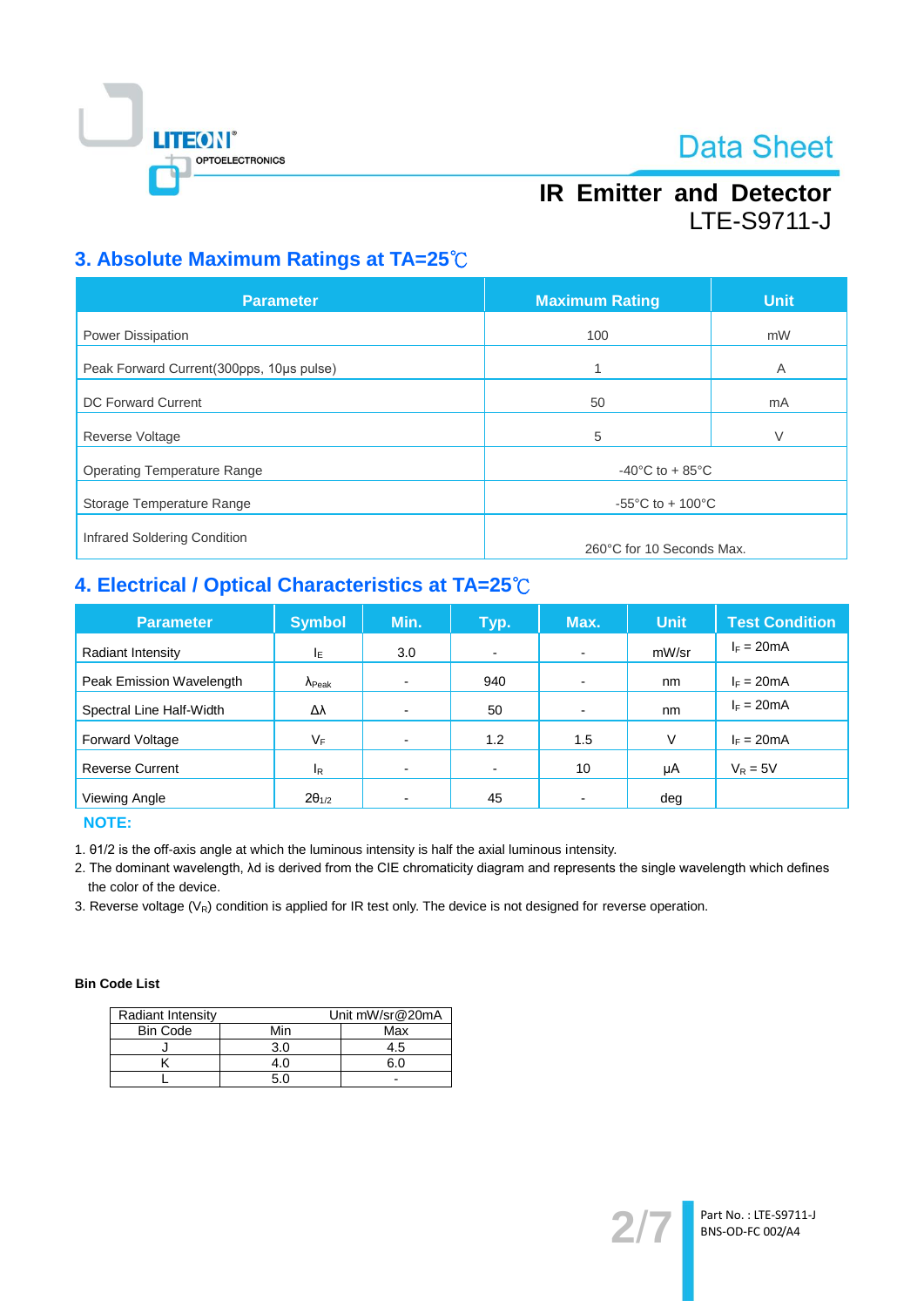

## **IR Emitter and Detector LTE-S9711-J**

### 5. Typical Electrical / Optical Characteristics Curves

(25°C Ambient Temperature Unless Otherwise Noted)



Part No.: LTE-S9711-J BNS-OD-FC 002/A4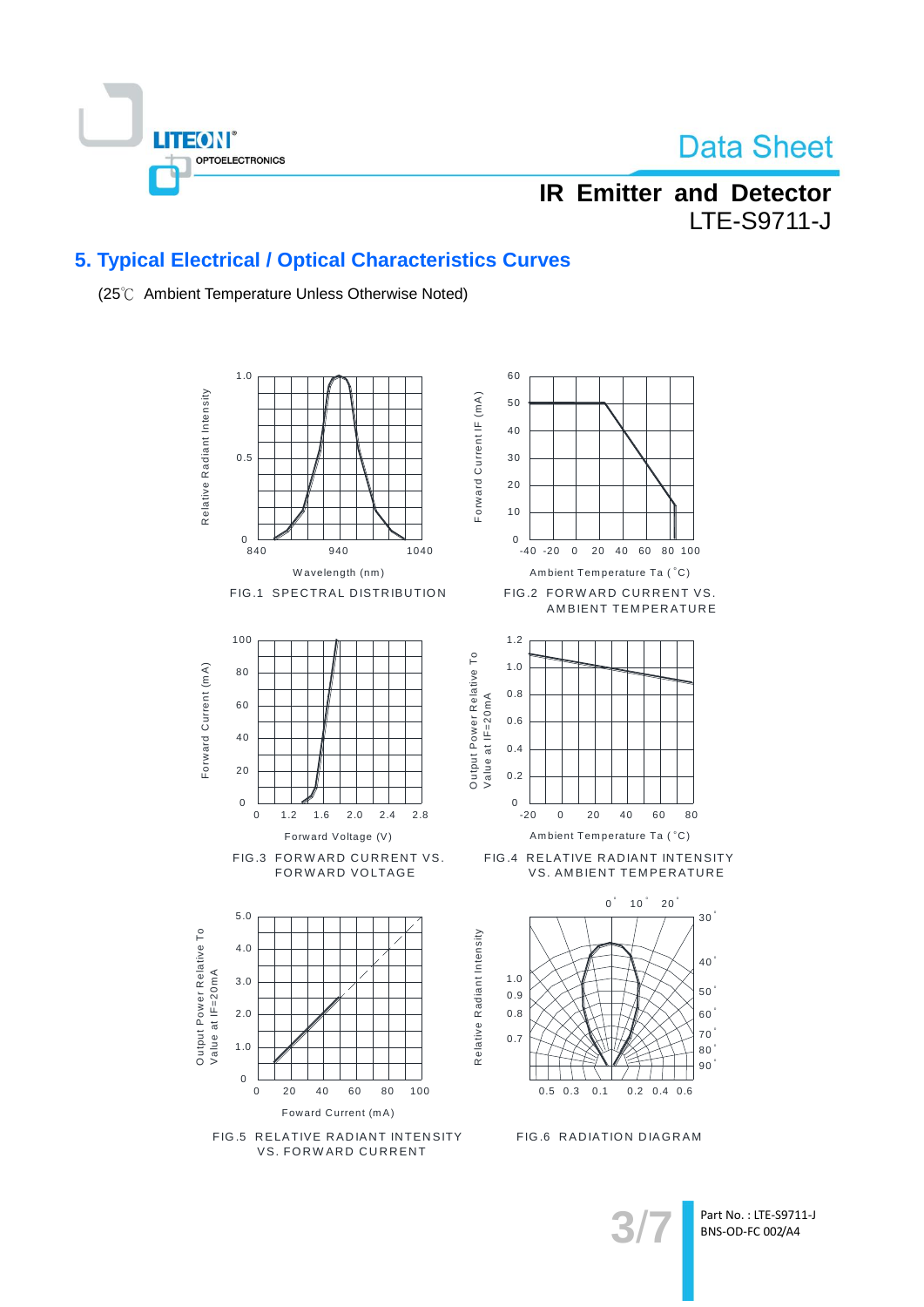

## **IR Emitter and Detector LTE-S9711-J**

### **6. Suggest Soldering Pad Dimensions**



### 7. Package Dimensions Of Tape And Reel



Note: All dimensions are in millimeters (inches).

4.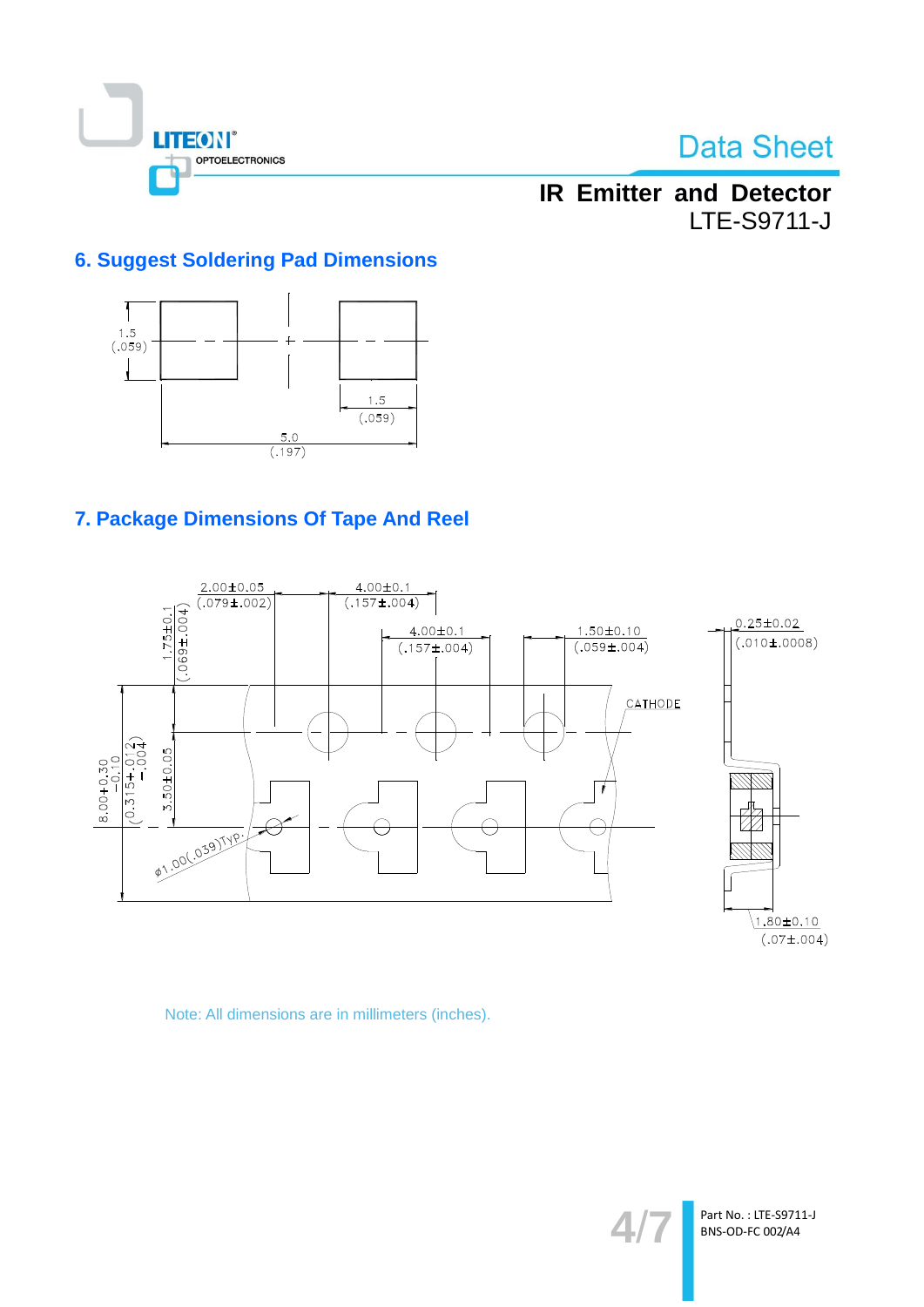

## **IR Emitter and Detector LTE-S9711-J**



Note: 1. All dimensions are in millimeters (inches).

- 2. Empty component pockets sealed with top cover tape.
- 3. 13 inch reel-9000 pieces per reel.
- 4. The maximum number of consecutive missing lamps is two.
- 5. In accordance with ANSI/EIA 481-1-A-1994 specifications.

### **8. CAUTIONS**

#### **8.1. Application**

The LEDs described here are intended to be used for ordinary electronic equipment (such as office equipment, communication equipment and household applications). Consult Liteon's Sales in advance for information on applications in which exceptional reliability is required, particularly when the failure or malfunction of the LEDs may directly jeopardize life or health (such as in aviation, transportation, traffic control equipment, medical and life support systems and safety devices).

#### 8.2. Storage

The package is sealed:

The LEDs should be stored at 30°C or less and 90%RH or less. And the LEDs are limited to use within

- one year, while the LEDs is packed in moisture-proof package with the desiccants inside.
- The package is opened:

The storage ambient for the LEDs should not exceed 30°C temperature or 60% relative humidity.

It is recommended that LEDs out of their original packaging are IR-reflowed within one week hrs.

For extended storage out of their original packaging, it is recommended that the LEDs be stored in a sealed container with appropriate desiccant, or in a desiccators with nitrogen ambient.

LEDs stored out of their original packaging for more than one week hrs should be baked at about 60 deg C for at least 20 hours before solder assembly.

#### 8.3. Cleaning

Use alcohol-based cleaning solvents such as isopropyl alcohol to clean the LEDs if necessary.



Part No.: LTE-S9711-J BNS-OD-FC 002/A4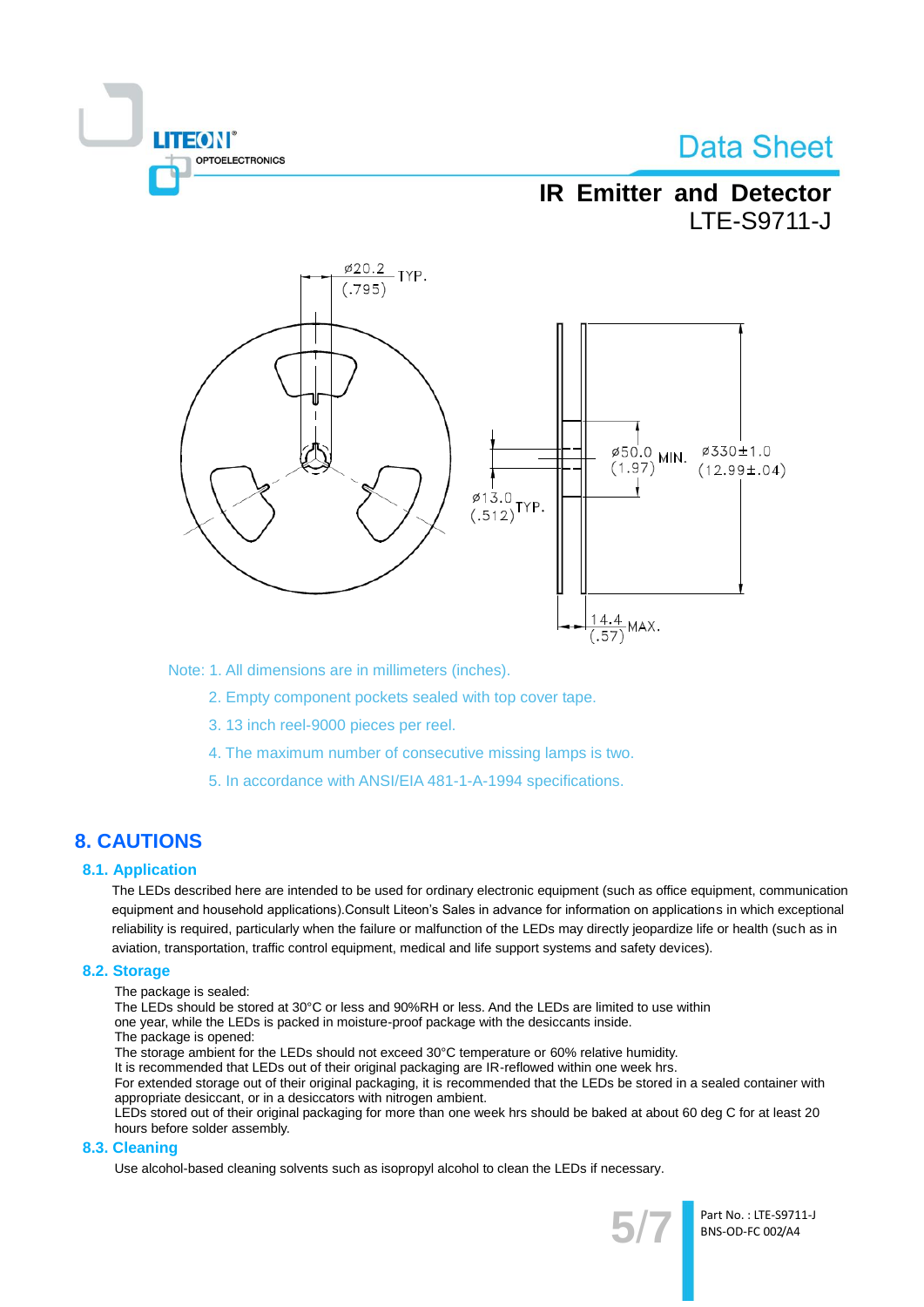

## **IR Emitter and Detector LTE-S9711-J**

#### 8.4. Soldering

**Recommended soldering conditions:** 

| <b>Reflow Soldering</b>                                         |                                                                                           | <b>Soldering iron</b>         |                                                |
|-----------------------------------------------------------------|-------------------------------------------------------------------------------------------|-------------------------------|------------------------------------------------|
| Pre-heat<br>Pre-heat time<br>Peak temperature<br>Soldering time | 150~200°C<br>120 seconds Max.<br>$260^{\circ}$ C Max.<br>10 seconds Max. (Max. two times) | Temperature<br>Soldering time | 300°C Max.<br>3 seconds Max.<br>(one time one) |

Because different board designs use different number and types of devices, solder pastes, reflow ovens, and circuit boards, no single temperature profile works for all possible combinations.

However, you can successfully mount your packages to the PCB by following the proper guidelines and PCB-specific characterization.

LITE-ON Runs both component-level verification using in-house KYRAMX98 reflow chambers and board-level assembly.

The results of this testing are verified through post-reflow reliability testing.

Profiles used at LITE-ON are based on JEDEC standards to ensure that all packages can be successfully and reliably surface mounted.

Figure on page3 shows a sample temperature profile compliant to JEDEC standards.

You can use this example as a generic target to set up your reflow process.

You should adhere to the JEDEC profile limits as well as specifications and recommendations from the solder paste manufacturer to avoid damaging the device and create a reliable solder joint.

#### 8.5. Drive Method

An LED is a current-operated device. In order to ensure intensity uniformity on multiple LEDs connected in parallel in an application, it is recommended that a current limiting resistor be incorporated in the drive circuit, in series with each LED as shown in Circuit A below.





**Circuit model (B)** 



(A) Recommended circuit

(B) The brightness of each LED might appear different due to the differences in the I-V characteristics of those LEDs.